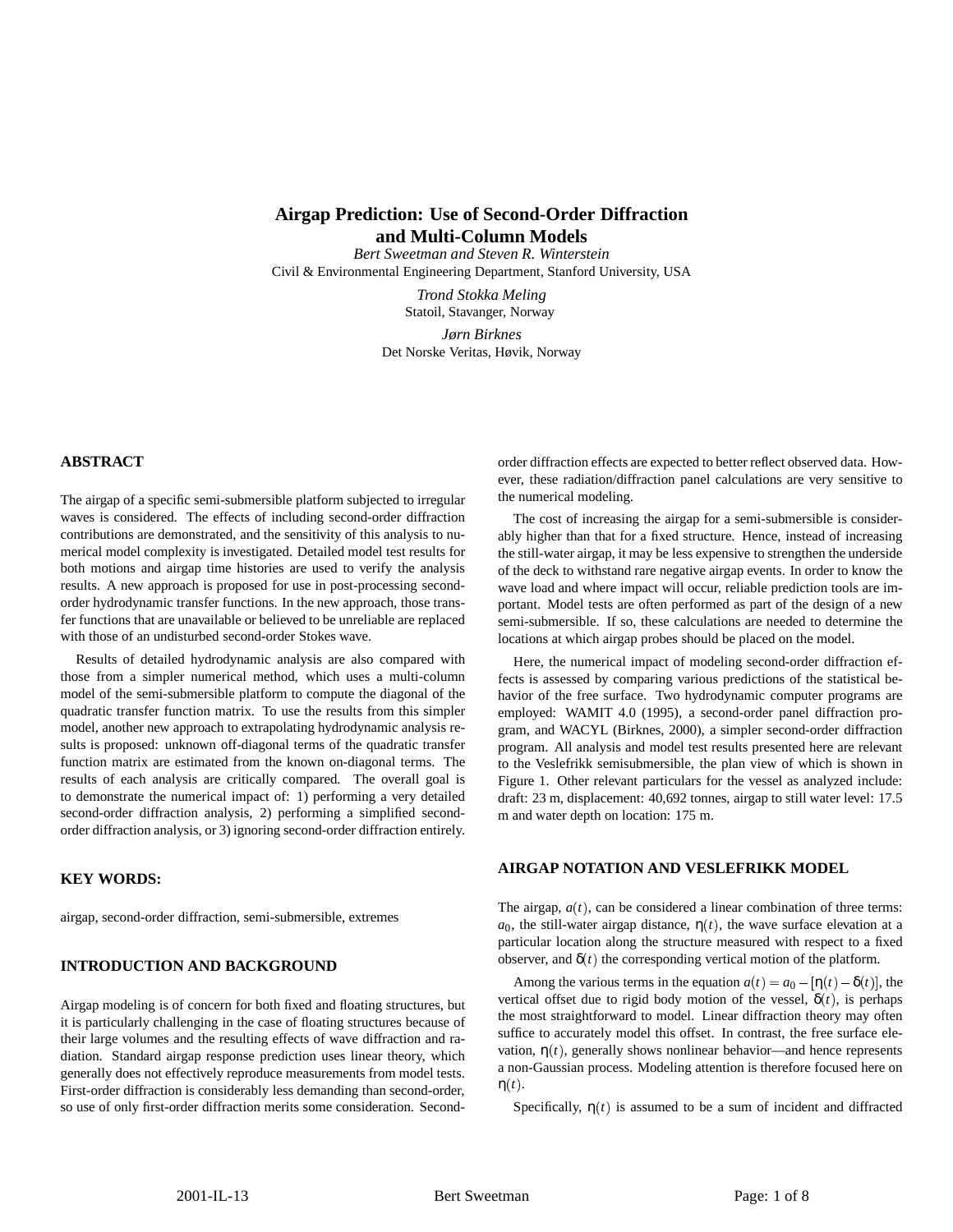

Figure 1: Plan view of Veslefrikk platform and location of airgap probes.

waves,  $\eta_i$  and  $\eta_d$ , each of which is a sum of first- and second-order components. This assumption is applied in both WAMIT and WACYL and is consistent with most state-of-the-art nonlinear hydrodynamic analyses, which generally employ second-order perturbation solutions.

Model test data used for verification of the hydrodynamic analysis come from a 1:45 length-scale model of Veslefrikk. Tests were performed in the wave tank at Marintek using various types of irregular waves (Fokk, 1995). Figure 1 shows a plan view of the platform, together with the 9 locations for which the airgap responses have been measured as a function of time. Note that airgap probes with lower numbers are generally further up-stream, i.e., closer to the wave generator. All tests studied here apply long-crested waves traveling along the diagonal of the structure.

The relative airgap at each of the wave-probe locations and the platform rigid-body motions have been recorded. The rigid body motions permit estimation of the net vertical displacement,  $\delta(t)$ , at any field-point location  $(x, y)$ . This estimate is then subtracted from the measured airgap to determine the absolute wave elevation,  $\eta(t)$ , with respect to a fixed observer. This result is used for comparison with analytical predictions which assume a motionless structure.

#### **WAMIT SECOND-ORDER DIFFRACTION ANALYSIS**

The second-order panel diffraction program, WAMIT 4.0 (1995), was used to analyze Veslefrikk. The semi-submersible is symmetric about each of its transverse and longitudinal axis. Figure 2 shows both coarse and fine numerical models used in two separate WAMIT analyses. The coarse model includes 524 panels in each quadrant, while the fine includes 2066.

The full second-order quadratic transfer functions (QTF's) covering *n* discrete frequencies,  $f_n$ , is an  $n \times n$  matrix of complex numbers, which can be represented as two separate  $n \times n$  matrices: one of magnitudes and one of phases. The magnitude and phase transfer function matrices for wave probe locations 1 and 6 are shown in Figure 3. Each intersection of the mesh on the figure represents a single term in the QTF matrix.

A more simplified representation of these transfer functions which is useful for comparison purposes can be made by considering only the ondiagonal terms of the matrix, i.e. only those terms  $H_2^+(f_1, f_2)$  for which  $f_1 = f_2$ . Figure 4 is such a representation, with abscissa  $t_1 = t_2$ , where  $t_1 = 1/f_1$  and  $t_2 = 1/f_2$ . On Figure 4, the line marked "Stokes Theory" represents the QTF implied by Stokes' second-order wave theory only, and does not consider any diffraction effects associated with the presence of the structure. The results denoted "WAMIT - Fine" arise from the finer of the two meshes presented in Figure 2 and the "WAMIT - Coarse" results are from the more coarse of the two. The WAMIT analysis with the more fine physical mesh was analyzed over a finer set of frequencies as well ( $\Delta f = 0.0045$  Hz vs 0.01 Hz). It is apparent from these figures that the more coarse physical mesh had some effect on the QTF results at each frequency analyzed, and that the finer frequency mesh captured frequency-dependent behavior which the coarser frequency mesh did not seek to evaluate.

The vertical scale of Figure 4 is truncated at  $|H_2^+(t_1, t_2)| = 0.3$  to show the detailed behavior of the QTF diagonals. However, at very low periods the coarse mesh QTF magnitudes grow considerably larger for all filedpoint locations. Figure 5 repeats the plot of  $|H_2^+(t_1, t_2)|$  for locations 6 and 9, except that a log-scale is applied. At location 6,  $|H_2^+(t_1, t_2)|$ reaches a maximum of 27, and at location 9,  $|H_2^+(t_1, t_2)|$  reaches a maximum of 21. Inclusion of such large QTF values at low-periods yields dramatic overestimation of response amplitude relative to model test results. This overestimation may be due to over-prediction of true second-order effects, or due to omission of even higher order effects that may serve to reduce the response. Results for the finer mesh were not calculated using this model below a period of about 8 seconds. Subsequent diffraction calculations with a more refined model have yielded results similar to those of the coarse mesh; e.g. large values in the low period range.

#### **STATISTICAL AIRGAP PREDICTION**

The WAMIT results, as presented in Figures 3 and 4, are used in conjunction with a specified seastate to directly calculate the statistics of the airgap response. These statistical moments are calculated using the methods originated by Kac & Seigert (1947) and later expanded by Næss. The first- and second-order processes  $\eta_1(t)$  and  $\eta_2(t)$  are rewritten in terms of standard Gaussian processes.

$$
\eta_1(t) = \sum_{j=1}^{2n} c_j u_j(t); \ \ \eta_2(t) = \sum_{j=1}^{2n} \lambda_j u_j^2(t) \tag{1}
$$

in which *n* is the number of frequency components of  $\eta_1(t)$ .

The coefficients  $c_i$  and  $\lambda_i$  can be obtained by solving an eigenvalue problem of size *n* for problems involving difference or sum frequencies only (Næss, 1986, Næss, 1992). Problems such as these, which involve both sum and difference frequencies, lead to eigenvalue problems of size 2*n*, twice the number of frequency components of  $\eta_1(t)$ . Implementation of the theory is described in Winterstein *et al.*, 1994, with extensions to airgap analysis from Manuel & Winterstein, 2000.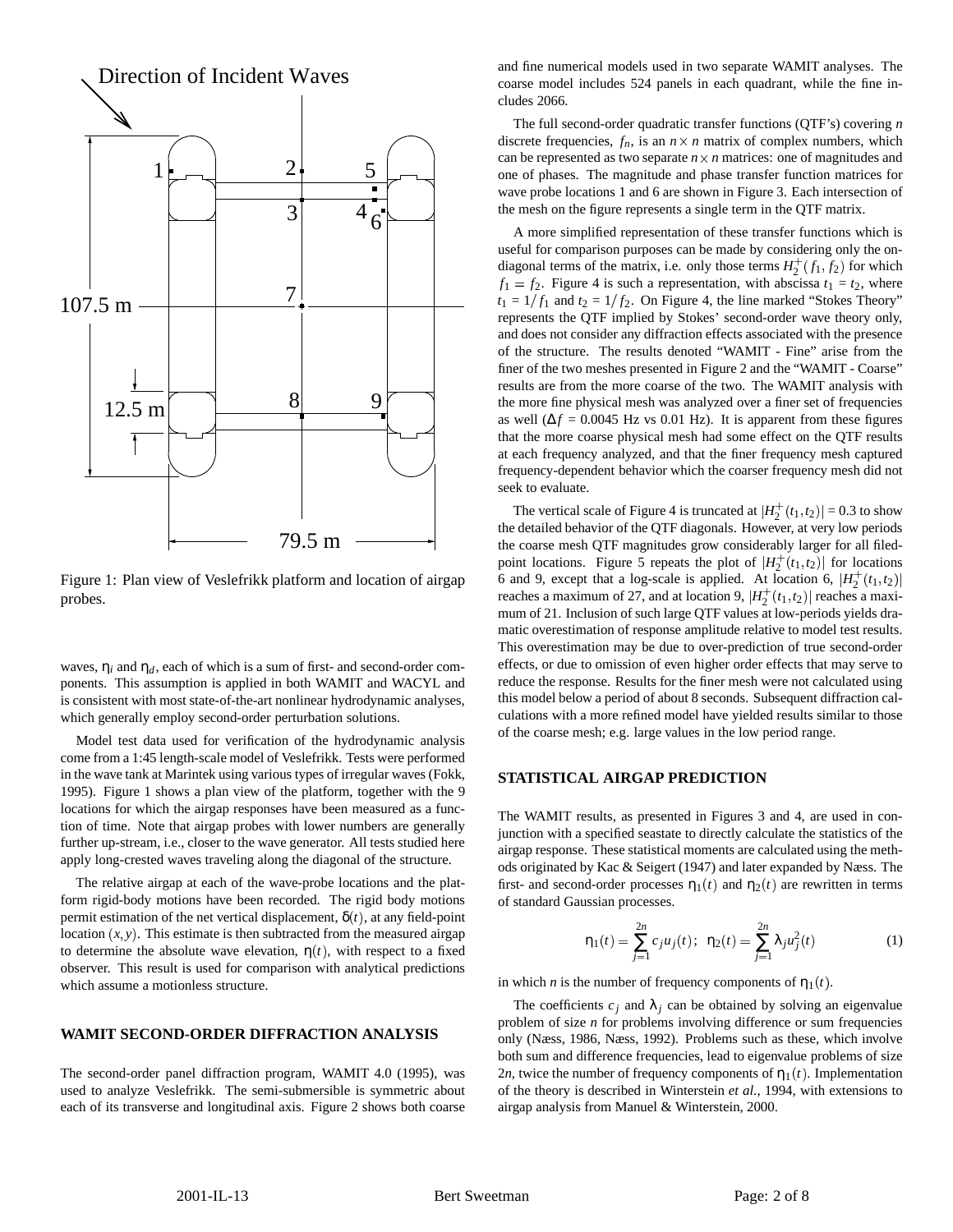

Coarse Hull Mesh **Fine Hull Mesh** Fine Hull Mesh

Figure 2: Comparison of Meshing Options used in WAMIT Analysis

The resulting moments of  $\eta$  can be found directly from the coefficients  $c_j$  and  $\lambda_j$ :

$$
\sigma_{\eta}^2 = \sum_{j=1}^{2n} (c_j^2 + \lambda_j^2) \tag{2}
$$

$$
\alpha_{3,\eta} = \frac{1}{\sigma_x^3} \sum_{j=1}^{2n} (6c_j^2 \lambda_j + 8\lambda_j^3)
$$
 (3)

$$
\alpha_{4,\eta} = 3 + \frac{1}{\sigma_x^4} \sum_{j=1}^{2n} (48c_j^2 \lambda_j^2 + 48\lambda_j^4)
$$
 (4)

This method of direct statistical calculation is used to produce the WAMIT statistical moment results shown in Figure 6. The plot of peaks is calculated as follows: The expected maximum of a standard Gaussian process in *N* cycles (e.g., Crandall & Mark, 1963) is first determined. The Hermite model (e.g.,Winterstein, 1988) is then applied using the theoretical skewness  $(\alpha_{3,\eta})$ and kurtosis  $(\alpha_{4,\eta})$  estimates from the Equations 3 and 4 to transform this Gaussian maximum to predict the non-Gaussian extreme value. Results presented here use an optimization routine to minimize error in matching skewness and kurtosis values. These analytical results predict mean 3-hour maxima, which are compared in Figure 6 with average maxima over 5 separate 3-hour model tests.

Recall from the discussion of Figure 4 that the WAMIT QTF's grow exceedingly large at low periods. As noted, use of these values leads to dramatic over-prediction of the response. It is hypothesized that superior prediction results can be obtained by using the WAMIT QTF's only over the range for which they appear reasonable: in this case, periods greater than about 8 seconds. Fortunately, the peak of the input wave spectrum is well within this period range for these model tests.

For periods less than a cut-off period,  $T_c$ , of about 8 seconds, the WAMIT QTF's are not used. Simply zeroing-off the unused QTF's would be straight-forward, but the actual QTF's below *Tc* are believed to be nonzero. Somehow extrapolating those QTF's believed to be reasonable may be another possibility, but the details of a valid QTF extrapolation may be somewhat arbitrary. QTF's as predicted from Stokes theory have several properties that make them a reasonable substitution for unusable QTF's predicted by diffraction.

Stokes theory is well known and the QTF's can be calculated analyt-

ically. Stokes QTF's have previously been applied in conjunction with linear diffraction results over the entire frequency range (Sweetman & Winterstein, 2001). It was found that this combination results in better predictions of the maximum water surface elevation than does use of the linear diffraction results alone. It is recognized that Stokes transfer functions ignore diffraction effects, which are potentially most important for small period waves. However, they are used here since reliable prediction of diffraction effects is not available.

In the present analysis, Stokes QTF's were substituted for the WAMIT QTF if the average of the frequency pair,  $\frac{1}{2}(f_1 + f_2)$ , is greater than a cutoff frequency,  $f_c = 1/T_c$ . The selection of this form for the cut-off will be discussed later. Cut-off periods of  $T_c = 7$ , 8 and 9 seconds each have been applied, and the results are compared in Figure 6. "Coarse Mesh above 7 sec," noticeably over-predicts at all locations. This observed over-prediction, relative to  $T_c = 8$  or 9 seconds and to measured data, confirms that the WAMIT results should not be trusted for periods as low as 7 seconds.

As can also be observed in the figure, second-order diffraction has only a minor effect on the standard deviation, i.e. the rms response of the process. It appears that linear diffraction alone (calculated here using the fine mesh) may be sufficient to accurately predict the rms level of the wave elevation, and hence that of the airgap response. However, the values of the coefficients of skewness and kurtosis both deviate substantially from their respective Gaussian values of 0 and 3.

The non-Gaussian effects associated with increased values of the coefficients of skewness and kurtosis substantially increases the prediction of the mean maximum from the "First-Order Only" result to approximately that of the observed model test data ("Measured"). The magnitude of the predicted peak is generally centered amongst the measured data. However, even these second-order predictions fail to adequately follow the trend in observed extremes at near-column locations. The discrepancy is particularly severe at locations 1, 5 and 9. At these locations, a run-up effect is expected to be important, and this is an effect which is not handled by the present analysis. Locations 4 and 6 will also have some influence of run-up.

Ignoring the  $T_c = 7$  second results, comparable results are obtained from the second-order analysis using  $T_c$  equal to either 8 or 9 seconds, with either the coarse or fine mesh. Each of these analyses yield about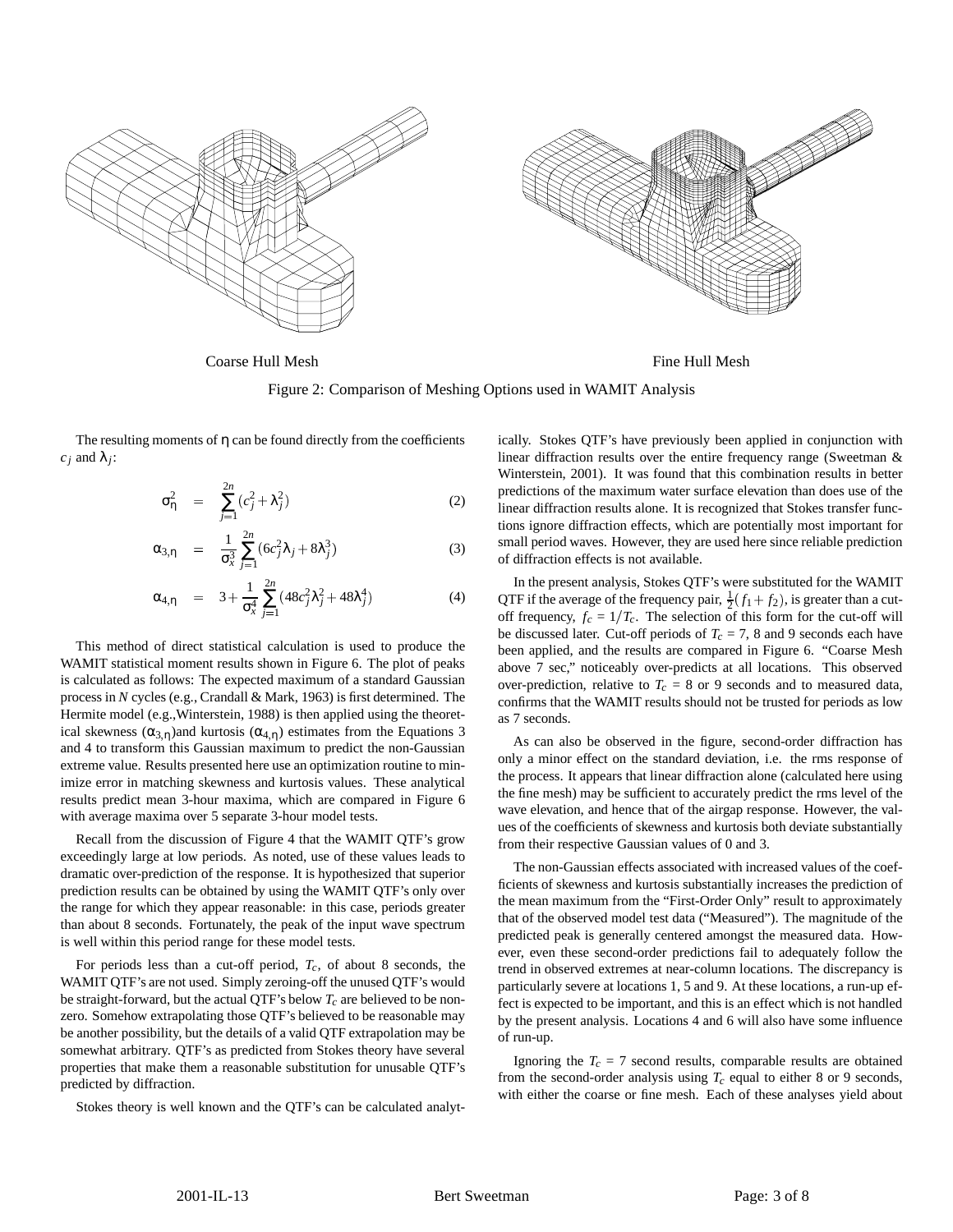

Modulus - Location 6

Phase - Location 6



the same level of agreement with the measured data. In particular, considering the mean maximum predicted airgap response, there is almost no difference between results for the coarse and fine meshing options for frequencies above 9 seconds, and only relatively slight differences between these results and those for the fine mesh above 8 seconds. Thus, these results are not found to be particularly sensitive to the mesh density. As long as the very low period QTF's were not used  $(T_c < 8$  seconds), all prediction results, regardless of modeling assumptions, show better agreement with measured data than results based on first-order alone. Thus, use of second-order diffraction should be considered in practical design work if the airgap response is believed to be a critical design quantity.

## **WACYL MULTI-COLUMN ANALYSIS**

Second-order diffraction theory can be applied to a far simpler model than that used in the WAMIT analysis presented earlier. In the simplified analysis, the model of the Veslefrikk platform consists of 4 vertical circular cylinders of diameter 12.5 m. Transfer functions for the diffracted wave surface are calculated only *at* the column surface. The analysis

does not consider the non-circular shape of the actual columns nor does it consider the presence of pontoons.

The program WACYL, of Det Norske Veritas, written by Birkes (2000), was used to perform this hydrodynamic analysis. Malencia *et al.*, (1999) outline this second-order theory which describes waves against an array of vertical, bottom-mounted and fixed cylinders. Perturbation techniques and potential theory are used and only sum-frequency terms are considered. It is assumed that the wave field is monochromatic and that the depth is finite. The present WACYL implementation of the multicolumn method calculates only on-diagonal QTF terms.

Two sensitivity studies were performed as part of this analysis. In each study, the free surface containing all of the cylinders was discretized with quadrilateral panels. It was determined that accurate results for this configuration could be obtained using a mesh of 28 616 panels, and an analysis using 20 Fourier modes.

The results of the WACYL analysis are presented in Figure 7. Like Figure 4, Figure 7 shows comparisons between diagonals of QTF matrices. Here, results from WAMIT calculations are compared with results from WACYL. The WACYL results show reasonable agreement with the WAMIT results except at location 9, where WACYL under-predicts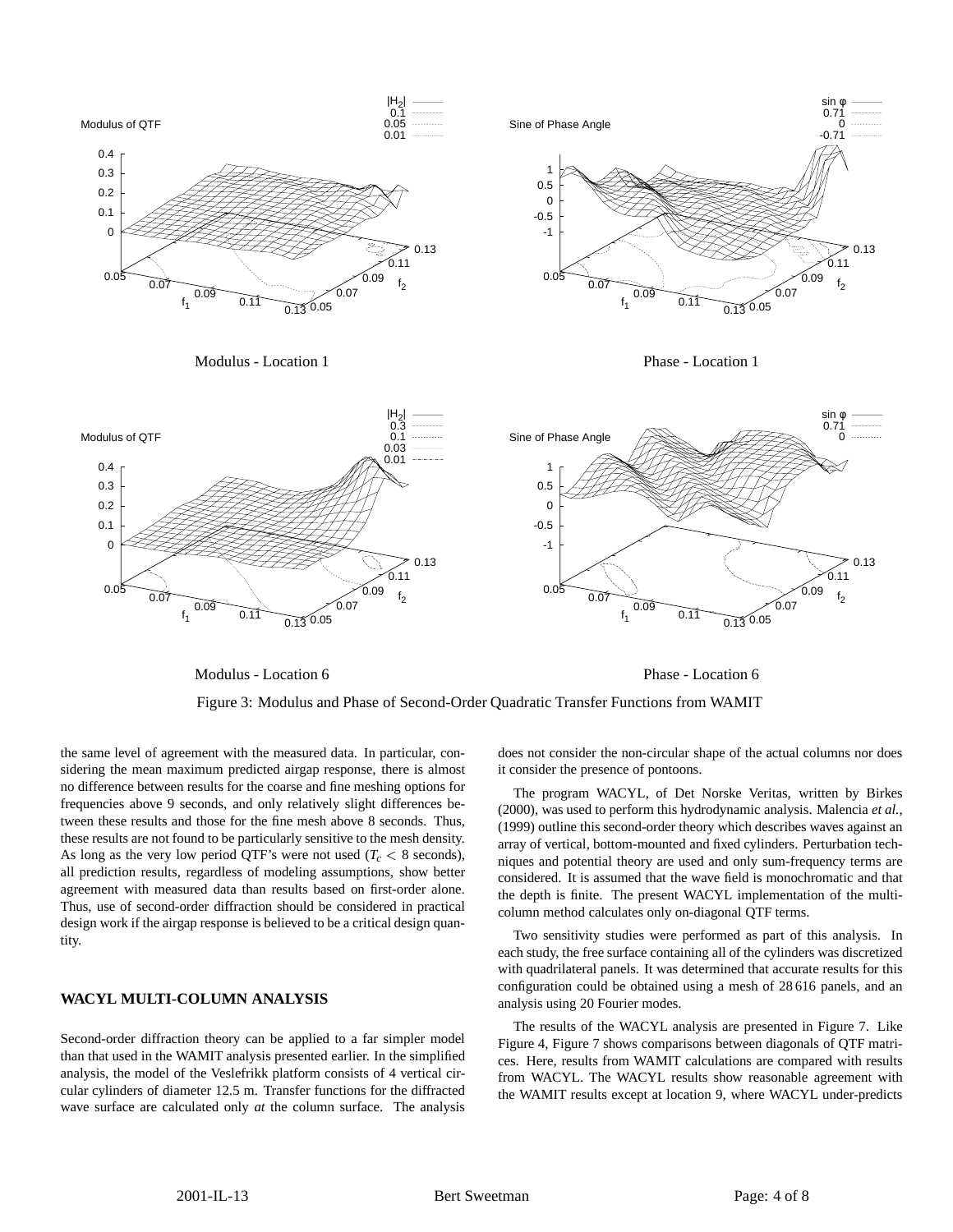

Figure 4: Diagonals of WAMIT Quadratic Transfer Function Matrix



Figure 5: Log-Scale: Diagonals of WAMIT Quadratic Transfer Function Matrix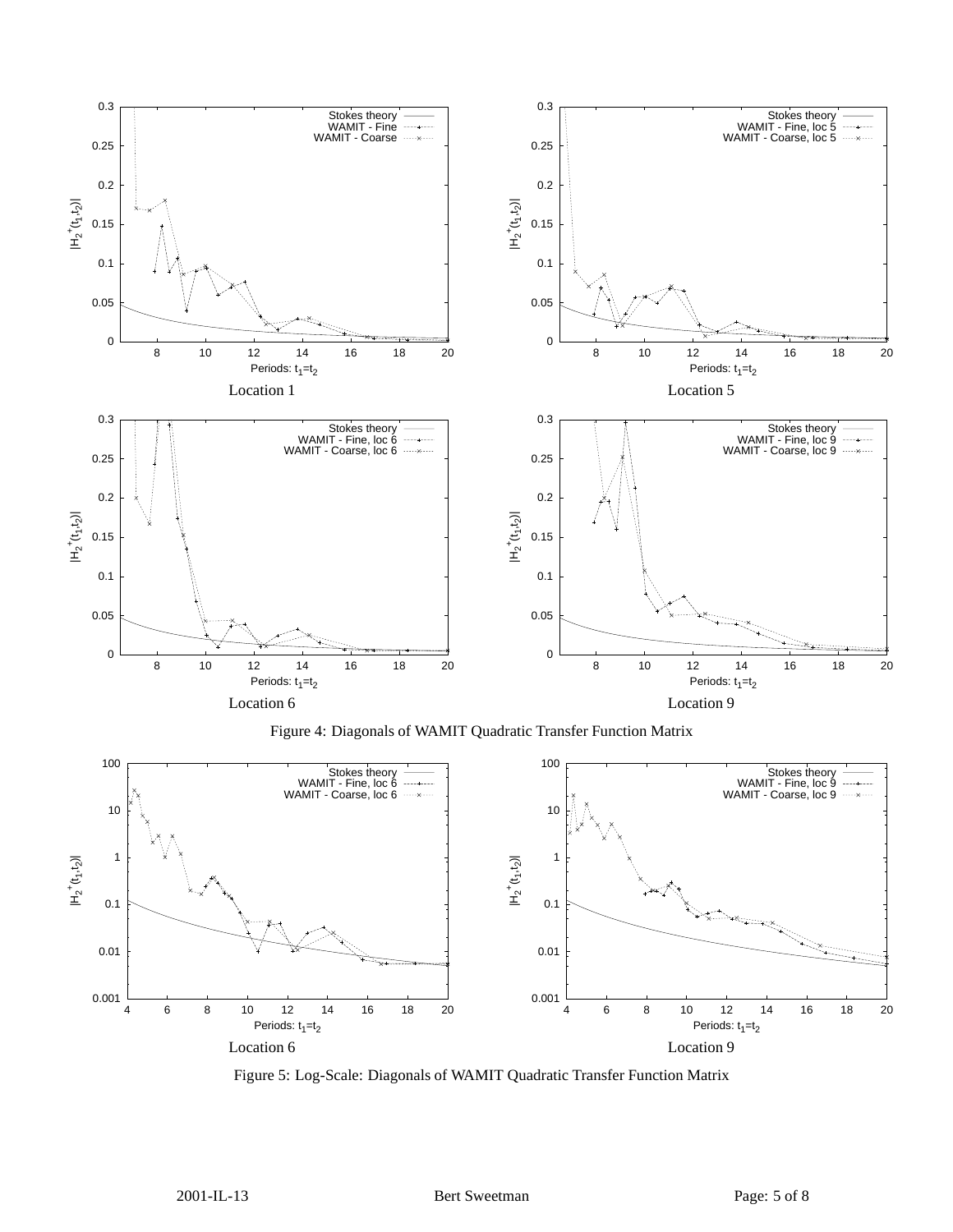

Figure 6: Results based on using WAMIT second-order transfer function results with Stokes second order transfer functions for low periods.  $H_s = 12$  meters,  $T_p = 11.5$  seconds

WAMIT by a considerable margin. Considering *only* the modulus of the QTF diagonals may be misleading in this case, however, because the integrated effect of the QTF's only slightly under-predicts the mean maximum, as shown later in Figure 8. This result may be due to the offdiagonal terms calculated by WAMIT or due to the effects of relative phases.

Off-diagonal QTF's are not produced by WACYL but are needed to produce results comparable to those presented in Figure 6. A new method is proposed to approximate these off-diagonals from on-diagonal terms. Referring back to Figure 3, it appears that both the modulus and phase of the QTF remain reasonably constant along lines of constant  $f_1 + f_2$ . This behavior has been verified to be typical of all nearcolumn locations for this set of WAMIT QTF's. Each on-diagonal term produced by WACYL is hence used here to estimate off-diagonal terms as  $H_2^+(f_1, f_2) = H_2^+(f_d, f_d)$ , if  $f_1 + f_2 = 2f_d$ , where  $f_d$  is that frequency associated with each diagonal term of the QTF matrix. The same observation of near-constant  $H_2^+(f_1, f_2)$  for constant  $(f_1 + f_2)$  was also used to select the form of the high-frequency cut-off used previously.

After estimating all off-diagonal terms of the QTF matrix, transfer

functions from the multi-column method are applied to a wave spectrum as in previous calculations for Figure 6. The subsequent statistical moments are compared with analogous results from WAMIT and from model tests in Figure 8. Because calculations are available only at the column surface, results are shown only for locations 1, 4, 5, 6 and 9. One set of multi-column results include phase effects and another assumes all second-order components are phase-locked. It is readily apparent that results are sensitive to relative phase effects. One concern is noted: the multi-column method including relative phases predicts an extremely low skewness (-0.27), and a high kurtosis (3.75) at location 6, which is not yet adequately understood.

## **CONCLUSIONS**

A semisubmersible production platform, the Veslefrikk, has been analyzed using two different hydrodynamic computer programs, WAMIT and WACYL. Each code used a different implementation of second-order hydrodynamic theory to predict diffraction quadratic transfer functions of the free surface.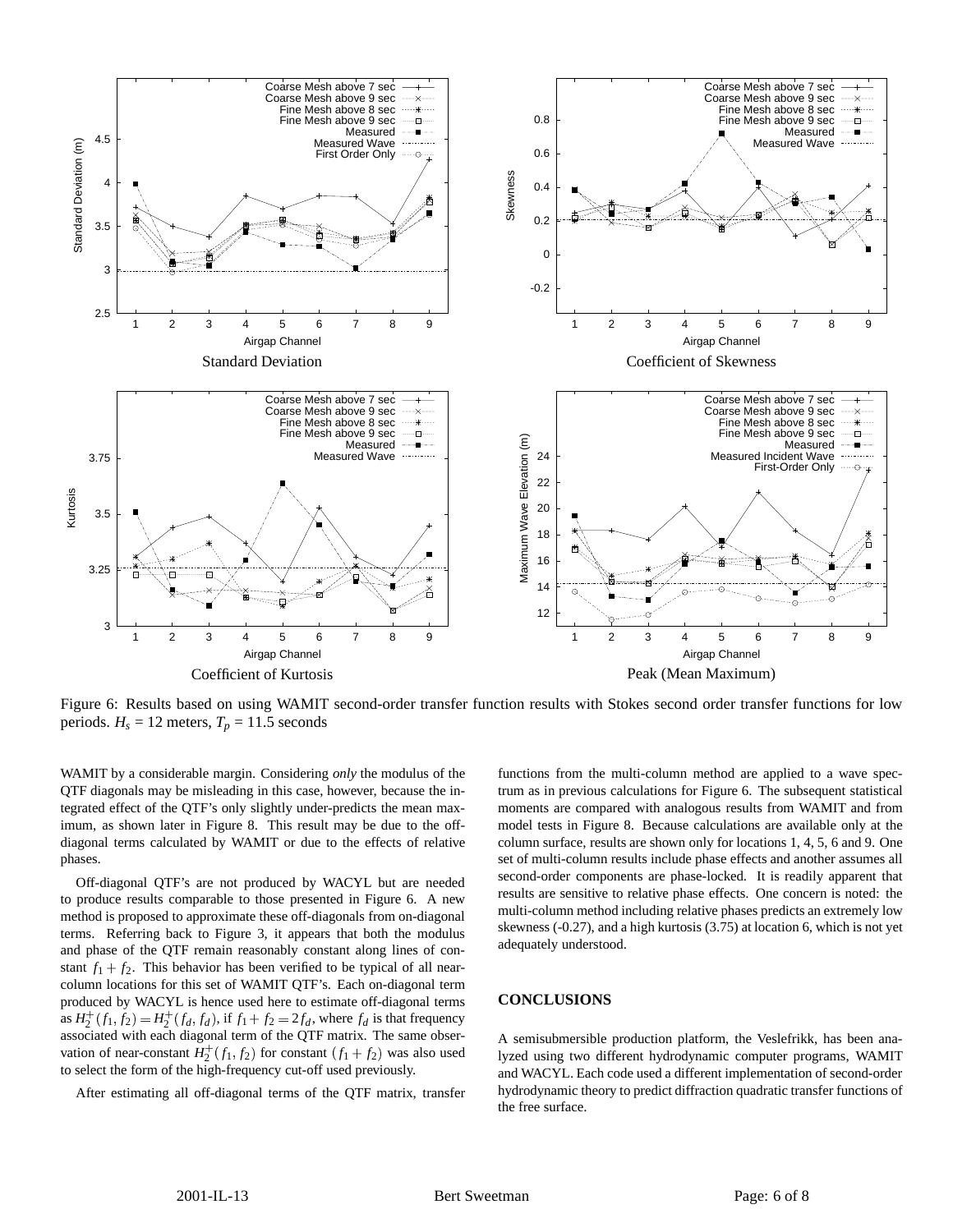

Figure 7: Second-Order Transfer Function Results based on Multi-Column Method

The first hydrodynamic analysis was performed using WAMIT. Second-order diffraction was found to yield considerably better peak predictions than first-order alone. Predictions of mean maxima were typically 20% higher than those based on first order only. As part of postprocessing the WAMIT results, a new method has been introduced by which unknown high-frequency QTF's are approximated by those predicted by Stokes wave theory. Two different mesh densities were applied to both the body and the free surface, and the hydrodynamic results were not found to be very sensitive to the mesh density or the maximum frequency below which second-order WAMIT results are considered.

As long as very high frequency QTF's are not used, all prediction results based on Second-order diffraction, regardless of modeling assumptions, show better agreement with measured data than results based on first-order alone. Thus, use of second-order diffraction should be considered in practical design work if the airgap response is believed to be a critical design quantity.

The second hydrodynamic analysis was performed using the program WACYL, and a simplified model of the semisubmersible consisting of an array of fixed bottom-mounted vertical circular cylinders. This analysis was found to be more accurate on average than a first-order analysis using a more detailed model, though results are somewhat unpredictable. As part of the post-processing of these results, a new method has been introduced in which unknown off-diagonal quadratic transfer function terms are approximated from known on-diagonal terms. The effects of relative phase of the second-order components were found to have a major impact on the results of the simplified hydrodynamic analysis.

WACYL appears able to predict results that are generally qualitatively similar to WAMIT, despite its neglect of structural details, at a far less computational cost. In many cases WACYL is seen to predict larger nonlinear effects (e.g., skewness, kurtosis, maxima). Multi-column analysis appears to deserve additional study.

Whether estimated by WAMIT, WACYL, or other means, higher-order effects can significantly increase predicted levels of airgap demand, and this increase in predicted demand improves prediction agreement with model test results.

#### **ACKNOWLEDGEMENTS**

The authors gratefully acknowledge the support of the Reliability of Marine Structures (RMS) program at Stanford University, and of Norske Hydro, who supported the implementation of WACYL at DNV.